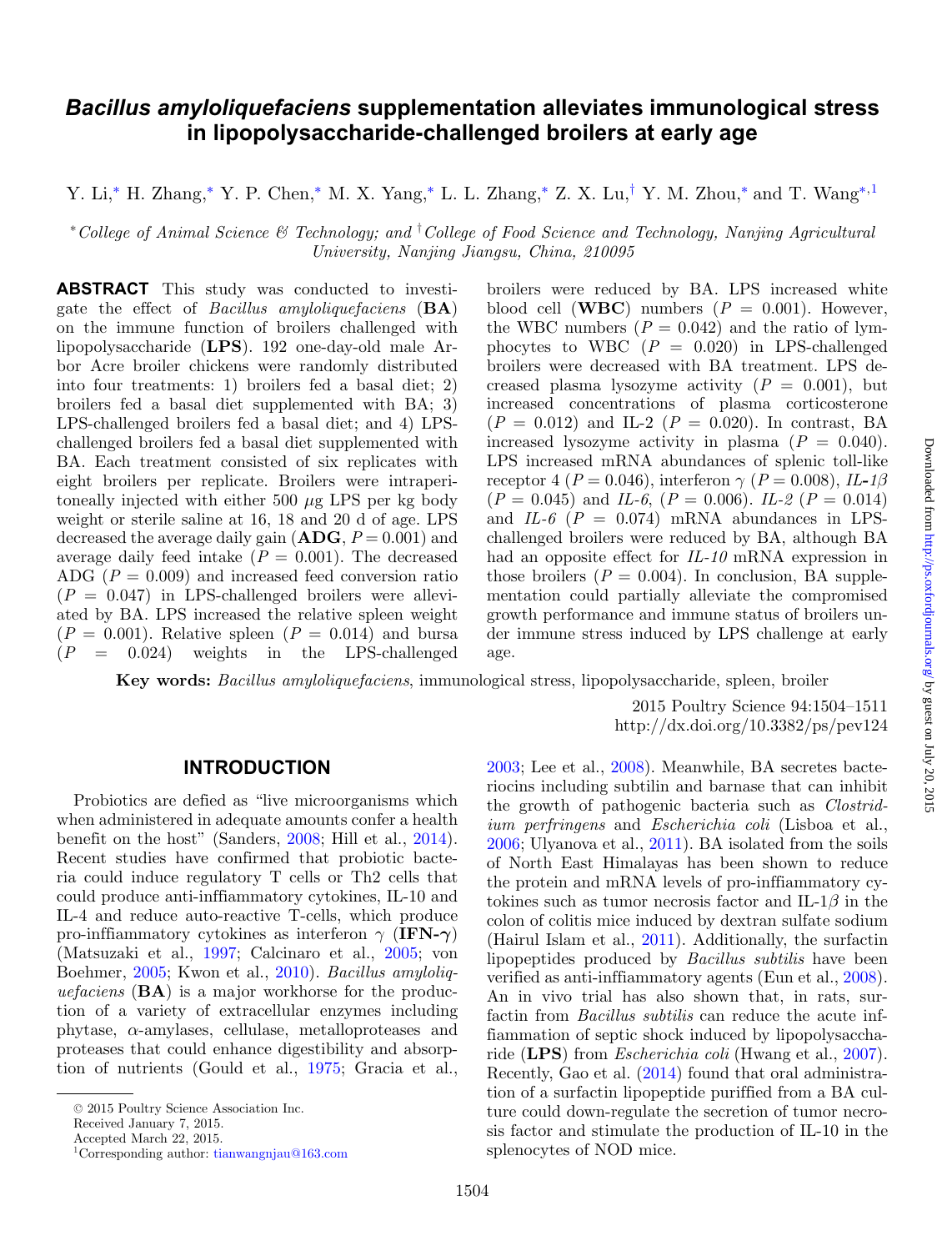LPS, the primary component of the outer membrane of gram-negative bacteria, serves as a potent activator of innate immune responses that results in the production of pro- and anti-inflammatory mediators (Ulevitch and Tobias, [1995\)](#page-6-14). LPS is widely used to induce immunological stress in broilers, which is characterized by compromised growth performance and enhanced production of pro-inffiammatory cytokines (Takahashia et al., [1997;](#page-6-15) Xie et al., [2000;](#page-7-1) Mireles et al., [2005;](#page-6-16) Yang et al., [2011\)](#page-7-2). For broilers, recent studies have shown that dietary BA inclusion can enhance growth performance and nutrient digestibility, improve intestinal integrity, reduce fecal noxious gas emissions and inhibit the proliferation of pathogenic bacteria (Ahmed et al., [2014;](#page-5-0) Lei et al., [2014\)](#page-6-17). However, little is known about the protective effect of BA on broilers under immune stress. The current study was therefore conducted to investigate the effect of BA inclusion on broilers during immunological stress induced by LPS originating from *Escherichia coli*.

## **MATERIALS AND METHODS**

## *Experimental Design, Diets and Management*

The animal care and use protocol was approved by Nanjing Agricultural University Institutional Animal Care and Use Committee. One hundred and ninety two one-day-old male Arbor Acre broiler chickens were randomly divided into two groups and each group included two subgroups. Each subgroup consisted of six replicates (one replicate per cage) with eight birds per replicate. Birds in the two groups then received a maizesoybean meal basal diet in mash form or a basal diet supplemented with  $1.08 \times 10^{10}$  colony-forming units (CFU) BA per kg feed for 21 d. At 16, 18 and 20 d of age, birds from each subgroup of the two groups were then intraperitoneally injected with 0.5 ml sterile saline (8.6 g/l) or LPS (*Escherichia coli* serotype O55.B5, Sigma Chemical, St Louis, MO, USA) dissolved in  $8.6 \text{ g}/\text{l}$  sterile saline  $(1 \text{ mg}/\text{ml})$  at the appropriate dose of  $500 \mu g/kg$  body weight. The doses and routes of LPS administration referred to the previous studies (Rajput et al., [2013;](#page-6-18) Zhang et al., [2010\)](#page-7-3). Thus, birds were subjected to one of four treatments: 1) broilers fed a basal diet; 2) broilers fed a basal diet supplemented with BA; 3) LPS-challenged broilers fed a basal diet; and 4) LPS-challenged broilers fed a basal diet supplemented with BA. The basal diet was formulated according to the National Research Council (1994) to meet the nutrient requirements of the broiler. The BA was provided by Prof. Lu from the College of Food Science and Technology at Nanjing Agricultural University. All birds were placed in three-level wired battery cages and housed in an environmentally controlled room maintained between 32◦C to 34◦C from 1 to 7 d, which was then gradually reduced to 26◦C at the rate of 3◦C to 4◦C per week and then kept constant

thereafter. Continuous light was provided for the entire period of experiment. Feed and fresh water were available *ad libitum*. Body weight of broilers were measured at 1, 15 and 21 d of the experiment, and feed intake on a cage basis was recorded at 15 and 21 d of age to calculate average daily gain (**ADG**), average daily feed intake (**ADFI**) and feed conversion ratio (**FCR**).

## *Sample Collection*

At 20 d of the experiment, six chickens from each treatment (1 bird per pen) were randomly selected and weighed, EDTA or heparinized blood samples were collected within 2 h post-injection for further analysis. After decapitation, thymus, spleen and bursa were removed to determine relative organ weight and were expressed relative to body weight (g per kg of body weight). After that, spleen samples were immediately collected and stored in liquid nitrogen for further measurement.

## *Blood Parameters Determination*

The blood sample collected in EDTA tube was to determine blood cell counts. The numbers of red blood cells (**RBC**) and white blood cells (**WBC**), and the ratio of lymphocytes to WBC were determined using a blood counter (Coulter STKS model, Coulter electronics, Ltd, Luton, UK) with adapted dilutions.

The blood sample collected in heparinized tube was taken by centrifugation at  $2,000 \times g$  for 15 min at 4◦C to obtain plasma and stored at −80◦C until analysis. Plasma samples were measured for lysozyme activity with a lysozyme assay kit (Nanjing Jiancheng Bioengeering Institute, Nanjing, China). The methodology used in the kit was described by Kreukniet et al. [\(1995\)](#page-6-19) using *Micrococcus lysodeikticus cells* as substrate. In detail, a series of concentrations of crystalline lysozyme dissolved in phosphate buffer were adopted to build the standard curve. The standard dilution series of crystalline lysozyme and plasma samples were then analyzed for their lysozyme actively during the lysis of *Micrococcus lysodeikticus*. The content of corticosterone (**COR**) and IL-2 in plasma was determined using a commercial available 125I-RIA kit (Beijing Research institute of Biotechnology, Beijing, China) according to manufacturer's guideline.

#### *Messenger RNA Quantification*

Messenger RNA abundance was determined according to method described by Zhang et al. [\(2014\)](#page-7-4). RNA was isolated using TRIzol Reagent (TaKaRa Biotechnology, Dalian, Liaoning, China) from snapfrozen spleen samples using the manufacturer's protocol. RNA integrity was checked on 1% agarose gel with ethidium bromide staining. The RNA concentration and purity were determined from OD260/280 readings (ratio>1.8) using a NanoDrop ND-1000 UV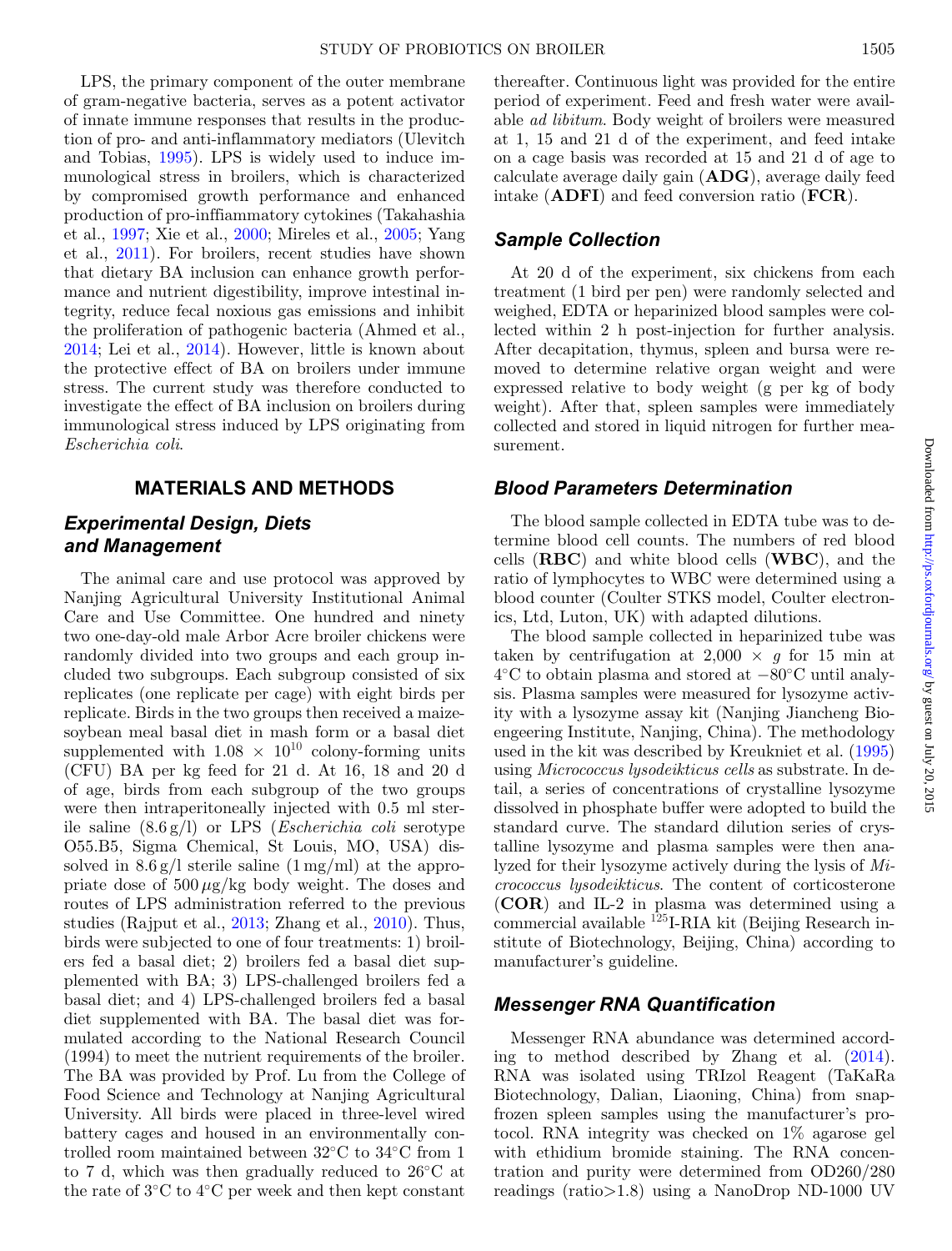<span id="page-2-0"></span>Gene<sup>1</sup> Gene Bank ID Primer sequence, sense/antisense Length CD14 NM˙001139478.1 TGGACGACTCCACCATTGAC 132 CCATCTCCTGCACCTGAGTG TLR4 NM˙001030693.1 AGGCACCTGAGCTTTTCCTC 96 TACCAACGTGAGGTTGAGCC MyD88 NM<sup> $1001030962.1$ </sup> ATCCGGACACTAGAGGGAGG 115 GGCAGAGCTCAGTGTCCATT TIRAP NM<sup>°</sup>001024829.1 CCTGGTGCAGGTACCAGATG 109 AGCTCCCTGGGGTAATCCTT IFN-γ NM˙205149.1 CACTGACAAGTCAAAGCCGC 87 ACCTTCTTCACGCCATCAGG IL-1β NM˙204524.1 GTACCGAGTACAACCCCTGC 112 AGCAACGGGACGGTAATGAA IL-2 NM˙204153.1 GTCCATTCTGGGACCACTGT 107 CCAACGTACATTTTGAGCCCG IL-4 NM˙001007079.1 GTGCCCACGCTGTGCTTAC 82 AGGAAACCTCTCCCTGGATGTC IL-6 NM˙204628.1 AGGGCCGTTCGCTATTTGAA 72 CAGAGGATTGTGCCCGAACT IL-7 NM˙001037833.1 TTTTCAGGTTTGCACGCAGG 133 ATTCCAGCAAGATCGAAGGCT IL-10 NM˙001004414.2 GGAGCTGAGGGTGAAGTTTGA 129 GACACAGACTGGCAGCCAAA β-actin NM˙205518.1 TTGGTTTGTCAAGCAAGCGG 100 CCCCCACATACTGGCACTTT

**Table 1.** Sequences for real-time PCR primers.

1CD14, cluster of differentiation 14; TLR4, toll-like receptor 4; MyD88, myeloid differentiation factor 88; TIRAP, toll interleukin 1 receptor adaptor protein; IFN- $\gamma$ , interferon  $\gamma$ ; IL-1 $\beta$ , interleukin 1 beta; IL-2, interleukin 2; IL-4, interleukin 4; IL-6, interleukin 6; IL-7, interleukin 7; IL-10, interleukin 10.

spectrophotometer (NanoDrop Technologies, Wilmington, DE, USA). After determining the RNA concentration,  $1 \mu$ g of total RNA was reverse-transcribed into complementary DNA using the PrimeScript<sup>TM</sup> RT Reagent Kit (TaKaRa Biotechnology, Dalian, Liaoning, China) according to the manufacturer's guidelines. Real-time PCR was carried out on an ABI StepOnePlusTM Real-Time PCR system (Applied Biosystems, Grand Island, NY, USA) according to the manufacturer's instructions. The primer sequences for the target and reference genes (cluster of differentiation 14 (*CD14*), toll-like receptor 4 (*TLR4*), myeloid differentiation factor 88 (*MyD88*), toll interleukin 1 receptor adaptor protein (*TIRAP*), *IFN-*γ, *IL-1*β, *IL-2*, *IL-4*, *IL-6*, *IL-7* and *IL-10*) are given in Table [1.](#page-2-0) Brieffiy, the reaction mixture was prepared using  $2 \mu$  of complementary DNA, 0.4  $\mu$ l of forward primer, 0.4  $\mu$ l of reverse primer, 10  $\mu$ l of SYBR Premix Ex Taq<sup>TM</sup> (TaKaRa Biotechnology, Dalian, Liaoning, China), 0.4 μl of ROX Reference Dye (TaKaRa Biotechnology, Dalian, Liaoning, China) and 6.8  $\mu$ l of double-distilled water. Each sample was tested in duplicate. PCR consisted of a prerun at 95◦C for 30 s and 40 cycles of denaturation at  $95^{\circ}$ C for 5 s, followed by a  $60^{\circ}$ C annealing step for 30 s. The conditions of the melting curve analysis were as follows: one cycle of denaturation at 95◦C for 10 s, followed by an increase in temperature from 65 to  $95^{\circ}$ C at a rate of  $0.5^{\circ}$ C/s. The relative levels of mRNA expression were calculated using the  $2^{-\Delta\Delta}C$ <sup>T</sup> method (Livak and Schmittgen, [2001\)](#page-6-20) after normalization against the reference gene  $\beta$ -actin. The values of salinetreated broilers fed the basal diet were used as a calibrator.

## *Statistical Analysis*

Two-way ANOVA was employed to determine the main effects of diet and LPS and their interaction using the general linear model procedure of SPSS software (version 16.0; SPSS, Inc.). When *P* values of interaction of main effects less than 0.10, differences among the treatments were examined by one-way ANOVA using Duncan's multiple range test, which were considered signifficant at  $P < 0.05$ , and  $P$  values between 0.05 and 0.10 were considered as a trend. Data are presented as means with their pooled standard errors.

#### **RESULTS**

#### *Growth Performance*

No significant difference (Table [2\)](#page-3-0) was observed in the growth performance of broilers before LPS challenge  $(P > 0.05)$ . LPS challenge induced decreased ADG  $(P = 0.001)$  and ADFI  $(P = 0.001)$  of broilers. In this experiment, BA inclusion ameliorated the compromised ADG  $(P = 0.009)$  and FCR  $(P = 0.047)$  in LPS-challenged broilers compared with those given a basal diet.

## *The Relative Weights of the Thymus, Bursa and Spleen*

LPS challenge resulted in (Table [3\)](#page-3-1) an increased relative weight of spleen  $(P = 0.001)$ , with the same tendency also noted for bursa  $(P = 0.052)$ . The increased relative weight of spleen  $(P = 0.014)$  and bursa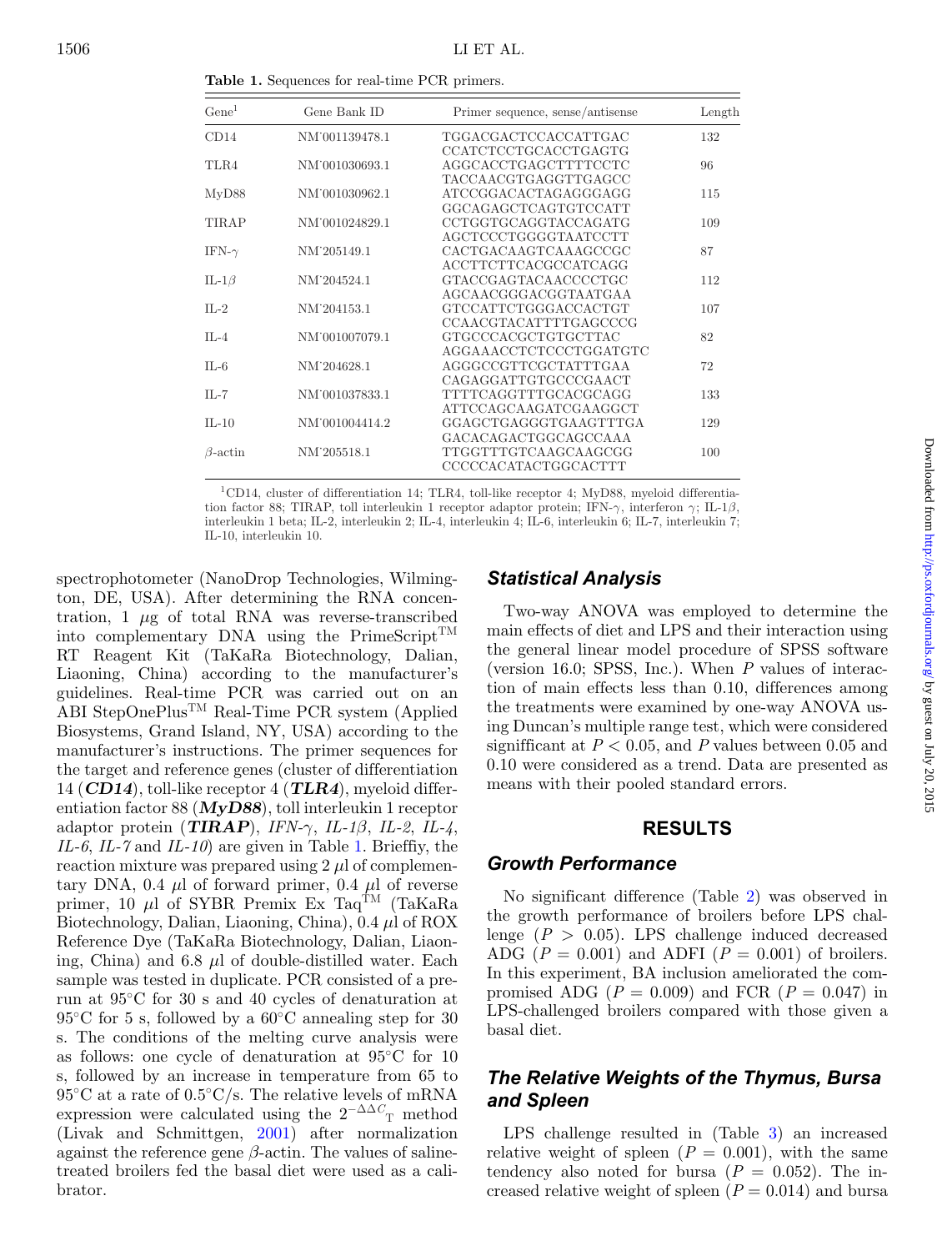#### STUDY OF PROBIOTICS ON BROILER 1507

<span id="page-3-0"></span>**Table 2.** Effect of *bacillus amyloliquefaciens* supplementation on the growth performance of broilers challenged with lipopolysaccharide<sup>1</sup>.

|                   |               | Saline            |               | LPS             |                   |            | $P$ -value               |       |                      |
|-------------------|---------------|-------------------|---------------|-----------------|-------------------|------------|--------------------------|-------|----------------------|
| Item <sup>2</sup> |               | Con               | BA            | Con             | BA                | <b>SEM</b> | <b>Stress</b>            | Diet  | $Stress \times Diet$ |
| $1-15d$           | ADG $(g/d)$   | 20.31             | 20.11         | 20.11           | 20.86             | 0.44       | -                        | 0.757 | $\hspace{0.05cm}$    |
|                   | ADFI $(g/d)$  | 28.23             | 27.24         | 27.31           | 27.52             | 0.24       | $\overline{\phantom{a}}$ | 0.422 |                      |
|                   | $FCR$ $(g:g)$ | 1.40              | 1.37          | 1.37            | 1.34              | 0.03       | -                        | 0.671 |                      |
| $16-21$ d         | ADG $(g/d)$   | $71.38^{\rm a}$   | $68.03^{a,b}$ | $52.95^{\circ}$ | $61.88^{b}$       | 1.07       | 0.001                    | 0.206 | 0.009                |
|                   | ADFI $(g/d)$  | 105.83            | 105.76        | 91.86           | 93.38             | 1.11       | 0.001                    | 0.749 | 0.727                |
|                   | FCR(g:g)      | 1.49 <sup>b</sup> | $1.56^{a,b}$  | $1.76^{\rm a}$  | 1.52 <sup>b</sup> | 0.04       | 0.142                    | 0.265 | 0.047                |

<sup>a–c</sup>Means within a row with different superscripts are different at  $P < 0.05$ .

1Con, basal diet; BA, basal diet supplemented with *bacillus amyloliquefaciens*; LPS, lipopolysaccharide.

2ADG, average daily gain; ADFI, average daily feed intake; FCR, feed conversion ratio.

<span id="page-3-1"></span>**Table 3.** Effect of *Bacillus amyloliquefaciens* supplementation on relative immune organ weight of broilers challenged with lipopolysaccharide at 20 d of age  $(g/kg \text{ of } body \text{ weight})^1$ .

| Item                             | Saline                                   |                                         | LPS                                           |                                    |                      | $P$ -value              |                         |                         |
|----------------------------------|------------------------------------------|-----------------------------------------|-----------------------------------------------|------------------------------------|----------------------|-------------------------|-------------------------|-------------------------|
|                                  | Con                                      | ΒA                                      | $_{\rm{Con}}$                                 | BA                                 | <b>SEM</b>           | <b>Stress</b>           | Diet                    | $Stress \times Diet$    |
| Thymus<br><b>Bursa</b><br>Spleen | 3.34<br>$1.88^{\rm b}$<br>$0.93^{\rm b}$ | 3.53<br>$2.34^{b}$<br>0.92 <sup>b</sup> | 2.88<br>$2.74^{\rm a}$<br>$1.50^{\mathrm{a}}$ | 3.63<br>$2.27^{\rm b}$<br>$1.04^b$ | 0.21<br>0.10<br>0.04 | 0.677<br>0.052<br>0.001 | 0.270<br>000.1<br>0.011 | 0.506<br>0.024<br>0.014 |

<sup>a–b</sup>Means within a row with different superscripts are different at  $P < 0.05$ .

1Con, basal diet; BA, basal diet supplemented with *Bacillus amyloliquefaciens*; LPS, lipopolysaccharide.

<span id="page-3-2"></span>**Table 4.** Effect of *Bacillus amyloliquefaciens* supplementation on blood characteristics of broilers challenged with lipopolysaccharide<sup>1</sup>.

| Item <sup>2</sup>              | Saline           |                  | LPS              |                     |            | $P$ -value    |       |                      |
|--------------------------------|------------------|------------------|------------------|---------------------|------------|---------------|-------|----------------------|
|                                | Con              | ΒA               | Con              | ΒA                  | <b>SEM</b> | <b>Stress</b> | Diet  | $Stress \times Diet$ |
| RBC $(10^6/\text{mm}^3)$       | 2.62             | 2.41             | 2.60             | 2.57                | 0.07       | 0.623         | 0.411 | 0.505                |
| $WBC (10^3/mm^3)$              | $206.55^{\circ}$ | $209.25^{\circ}$ | $465.75^{\rm a}$ | 329.95 <sup>b</sup> | 15.23      | 0.001         | 0.049 | 0.042                |
| Lymphocyte <sup>3</sup> $(\%)$ | $75.68^{a,b}$    | $77.33^{a,b}$    | $81.98^{\rm a}$  | 71.50 <sup>b</sup>  | 1.13       | 0.918         | 0.074 | 0.020                |

<sup>a–c</sup>Means within a row with different superscripts are different at  $P < 0.05$ .

1Con, basal diet; BA, basal diet supplemented with *Bacillus amyloliquefaciens*; LPS, lipopolysaccharide.

2RBC, red blood cells; WBC, white blood cells.

3Value presented as percentage of total white blood count.

 $(P = 0.024)$  induced by LPS was counteracted by BA supplementation. However, broilers exhibited a similar relative thymus weight among groups  $(P > 0.05)$ .

#### *Whole Blood Cells*

LPS injection (Table [4\)](#page-3-2) increased the WBC numbers  $(P = 0.001)$ . However, BA diet decreased the numbers of WBC  $(P = 0.049)$  regardless of LPS challenge. In addition, a tendency towards a decreased ratio of lymphocyte to WBC  $(P = 0.074)$  was observed in BA diet-fed broilers compared with their basal dietfed counterparts. The increased levels of WBC numbers  $(P = 0.042)$  and lymphocyte to WBC ratio  $(P = 0.020)$ induced by LPS challenge were alleviated by BA supplementation.

## *Plasma Parameters*

LPS challenge (Table [5\)](#page-4-0) decreased lysozyme activity  $(P = 0.001)$ , but increased concentrations of COR  $(P = 0.012)$  and IL-2  $(P = 0.020)$ . Irrespective of LPS challenge, the BA diet resulted in decreased plasma IL-2 content  $(P = 0.056)$  and increased lysozyme activity  $(P = 0.040)$ . Additionally, LPS and BA had no interaction effect on these parameters  $(P > 0.05)$ .

### *Splenic Gene Expression*

As indicated in the Table [6,](#page-4-1) LPS challenge increased mRNA abundances of *TLR4* (*P* = 0.046), *IFN-* $\gamma$  (*P* = 0.008), *IL-1β* (*P* = 0.045) and *IL-6* (*P* = 0.006). There was however, a tendency for decreased mRNA expressions of *CD14* ( $P = 0.062$ ), *IL-1β* ( $P = 0.051$ ) and *IL-6* ( $P = 0.065$ ) observed in the broilers fed diets supplemented with BA compared with the basal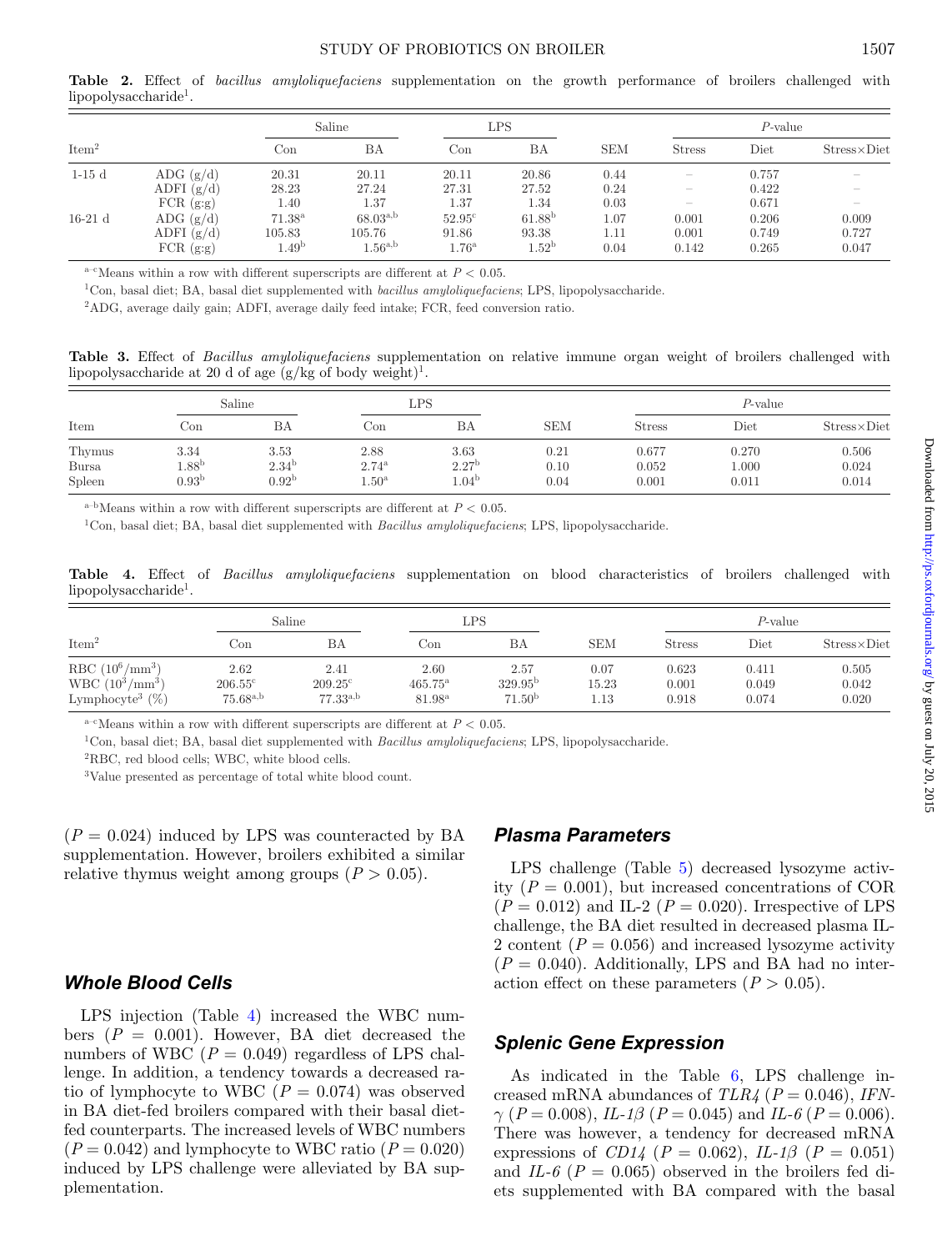<span id="page-4-0"></span>**Table 5.** Effect of *Bacillus amyloliquefaciens* supplementation on plasma parameters of broilers challenged with lipopolysaccharide<sup>1</sup>.

|                   | Saline   |        | LPS   |        |            |               | P-value       |                      |  |
|-------------------|----------|--------|-------|--------|------------|---------------|---------------|----------------------|--|
| Item <sup>2</sup> | Con      | ВA     | Con   | ΒA     | <b>SEM</b> | <b>Stress</b> | $_{\rm Diet}$ | $Stress \times Diet$ |  |
| $COR$ (ng/ml)     | 8.24     | 8.08   | 12.28 | 9.63   | 0.52       | 0.012         | 0.188         | 0.242                |  |
| IL-2 $(ng/ml)$    | $3.96\,$ | 3.11   | 5.98  | 4.27   | 0.31       | 0.020         | 0.056         | 0.504                |  |
| Lysozyme $(U/ml)$ | 143.28   | 181.53 | 72.74 | 103.10 | 7.82       | 0.001         | 0.040         | 0.804                |  |

1Con, basal diet; BA, basal diet supplemented with *Bacillus amyloliquefaciens*; LPS, lipopolysaccharide.

2COR, corticosterone; IL-2, interleukin 2.

<span id="page-4-1"></span>**Table 6.** Effect of *Bacillus amyloliquefaciens* supplementation on splenic gene expression of broilers challenged with lipopolysaccharide1.

| Item <sup>2,3</sup> | Saline            |                   | LPS                 |                   |            | $P$ -value    |       |                      |
|---------------------|-------------------|-------------------|---------------------|-------------------|------------|---------------|-------|----------------------|
|                     | Con               | ΒA                | $_{\rm Con}$        | ΒA                | <b>SEM</b> | <b>Stress</b> | Diet  | $Stress \times Diet$ |
| CD14                | 1.00              | 0.80              | 0.87                | 0.64              | 0.05       | 0.211         | 0.062 | 0.908                |
| TLR4                | $1.00\,$          | 0.91              | 1.33                | 1.05              | 0.05       | 0.046         | 0.110 | 0.389                |
| MvD88               | $1.00\,$          | 0.94              | 1.09                | 0.78              | 0.05       | 0.737         | 0.101 | 0.262                |
| IFN- $\gamma$       | 1.00              | 1.01              | $1.36\,$            | 1.18              | 0.04       | 0.008         | 0.334 | 0.288                |
| IL-1 $\beta$        | 1.00              | 0.88              | 1.23                | 1.01              | 0.04       | 0.045         | 0.051 | 0.520                |
| $IL-2$              | 1.00 <sup>b</sup> | 1.13 <sup>b</sup> | $1.50^{\mathrm{a}}$ | 0.96 <sup>b</sup> | 0.06       | 0.187         | 0.106 | 0.014                |
| $IL-6$              | 1.00 <sup>b</sup> | 0.99 <sup>b</sup> | $1.53^{\mathrm{a}}$ | 1.12 <sup>b</sup> | 0.05       | 0.006         | 0.065 | 0.074                |
| $IL-10$             | 1.00 <sup>a</sup> | $0.64^{a,b}$      | 0.35 <sup>b</sup>   | $1.11^{\rm a}$    | 0.08       | 0.590         | 0.237 | 0.004                |

<sup>a-b</sup>Means within a row with different superscripts are different at  $P < 0.05$ .

1Con, basal diet; BA, basal diet supplemented with *Bacillus amyloliquefaciens*; LPS, lipopolysaccharide.

2CD14, cluster of differentiation 14; TLR4, toll-like receptor 4; MyD88, myeloid differentiation factor 88; TIRAP, toll interleukin 1 receptor adaptor protein; IFN-γ, interferon γ; IL-1β, interleukin 1 beta; IL-2, interleukin 2; IL-4, interleukin 4; IL-6, interleukin 6; IL-7, interleukin 7; IL-10, interleukin 10.

3Expressed in arbitrary units. The mRNA level of each target gene for the Saline-Con group was assigned a value of 1 and normalized against  $\beta$ -actin.

diet control. The increased  $IL-2$  ( $P = 0.014$ ) and  $IL 6(P = 0.074)$  mRNA expression in broilers challenged with LPS was reduced by BA inclusion. However, BA had an opposite effect for *IL-10* mRNA expression  $(P = 0.004)$  in those broilers. Additionally, there were no significant differences in the expressions of *MyD88*, *TIRAP*, *IL-4*, and *IL-7* between treatments or interactions ( $P > 0.05$ , data not shown).

#### **DISCUSSION**

Immune stress induced by LPS challenge results in compromised growth performance of broilers (Xie et al., [2000;](#page-7-1) Yang et al., [2008;](#page-7-5) Shen et al., [2010;](#page-6-21) Yang et al., [2011\)](#page-7-2), mainly due to the diversion of available nutrients away from growth to support immune-related processes and synthesis of various mediators such as cytokines (Xie et al., [2000;](#page-7-1) Brzek and Konarzewski, [2007;](#page-6-22) Yang et al., [2008;](#page-7-5) Shen et al., [2010;](#page-6-21) Yang et al., [2011\)](#page-7-2). In the present study, LPS decreased the weight gain of broilers during 6 d post-challenge, which was possibly due to simultaneously compromised feed intake (Table [2\)](#page-3-0). The compromised weight gain and feed conversion ratio of broilers suffering from LPS challenge were alleviated by BA supplementation (Table [2\)](#page-3-0), indicating that BA might exert a protective effect on the growth of the broilers under immunological stress. An in vivo study has also found that BA inclusion increased the body weight of dextran sulfate induced colitis mice model

by suppressing the production of pro-inffiammatory cytokines (Hairul Islam et al., [2011\)](#page-6-10).

The bursa is a vital lymphoid organ and is the main site for the development and maturation of B-lymphocytes and the development of a diverse repertoire of antibody specificities (Paramithiotis and Ratcliffe, [1994;](#page-6-23) Glick, [1995\)](#page-6-24). The spleen functions as a secondary lymphoid tissue where lymphocytes are activated with antigens derived from an infection (Pozo et al., [2009\)](#page-6-25). The increased spleen size in the LPSchallenge broilers was associated with the simultaneously increased pro-inffiammatory cytokine production, either in the spleen or plasma, suggesting that the increase in spleen weight was possibly due to the greater activity of this organ (Liu et al., [2015\)](#page-6-26) and emergency need for cytokine synthesis during the systemic inffiammatory response. A similar result was also observed by Koutsos et al. [\(2006\)](#page-6-27) and Liu et al. [\(2015\)](#page-6-26). The decreased bursa and spleen weight seen in LPSchallenged broilers fed a BA diet (Table [3\)](#page-3-1) indicated that BA supplementation could exert a beneficial effect on the homeostatic mechanisms within these immune organs and we suggest that the beneficial effect could be attributed to the anti-inflammatory effect of BA (Eun et al., [2008;](#page-6-11) Hairul Islam et al., [2011;](#page-6-10) Gao et al., [2014\)](#page-6-13).

WBC and lymphocytes in the blood are considered a late response to LPS stimulation (Xie et al., [2000;](#page-7-1) Shen et al., [2010\)](#page-6-21). In this study, consistent with the results by Xie et al.  $(2000)$  and Shen et al.  $(2010)$ ,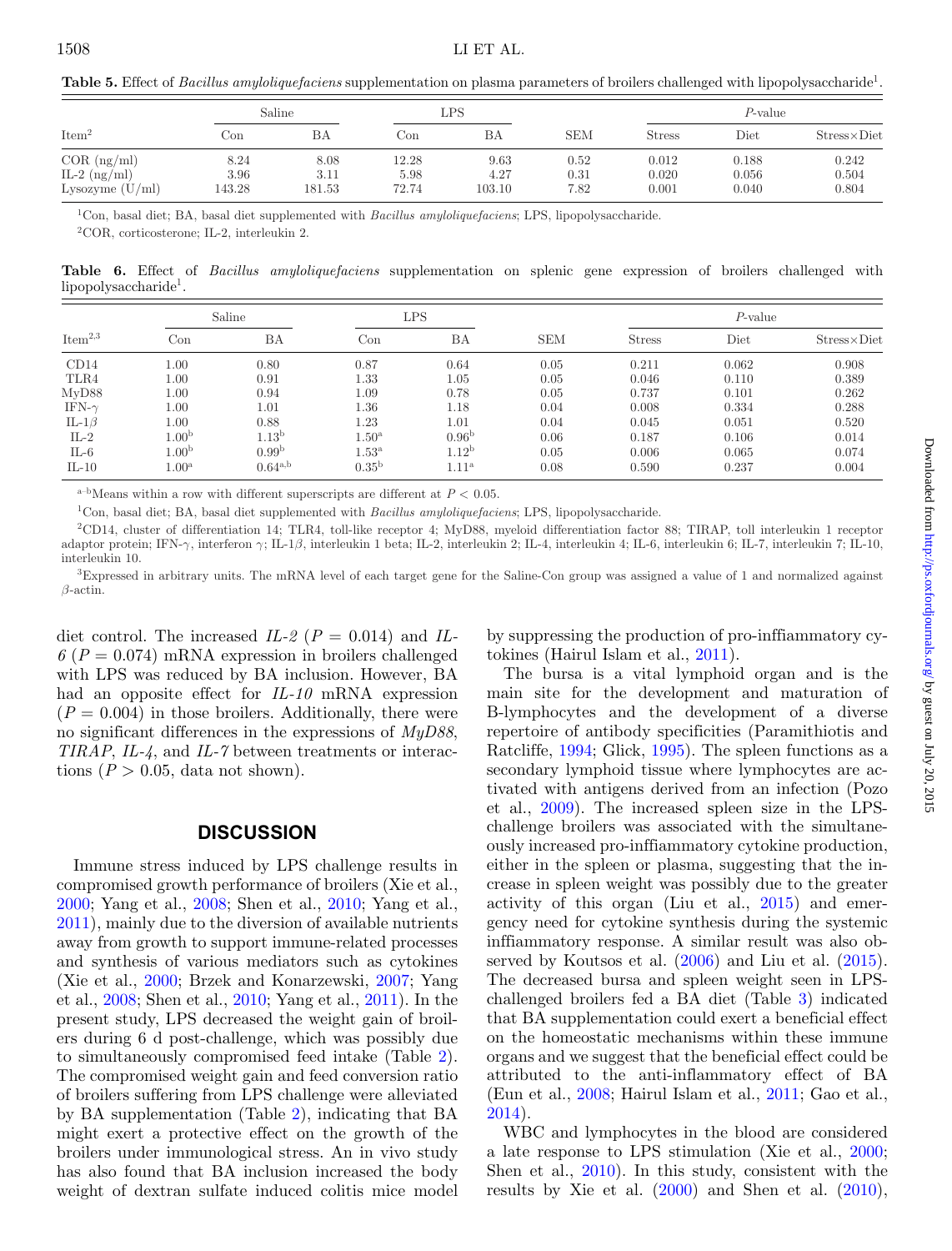we also found that LPS increased WBC numbers in whole blood (Table [4\)](#page-3-2). COR as a glucocorticoid has a potential immune-suppressive and pro-inffiammatory cytokine regulatory effect (Chen et al., [2009\)](#page-6-28). Baert et al. [\(2005\)](#page-5-1) have shown that LPS injection elevated plasma COR in broiler chickens, which is consistent with our study. IL-2 is a Th-1-associated cytokine that plays a central role in adaptive immunity and is classified as a pro-inflammatory cytokine (van Roon et al., [1995;](#page-6-29) Tang et al., [1997\)](#page-6-30). In the current study, the increased pro-inffiammatory cytokine in the plasma, IL-2, was positively associated with the simultaneously increased COR (Table [5\)](#page-4-0). The lysozyme present in the external secretions, and in polymorphonuclear leukocytes and macrophages, is highly active against grampositive bacteria. The lysozyme found in the blood can degrade the glucosidic bonds in the cell wall of *Escherichia coli* and *Staphylococcus* (Zhang et al., [2005\)](#page-7-6). However, LPS challenge could reduce the antimicrobial capacity in the blood as demonstrated by the decreased lysozyme activity observed in the plasma. The pro-inflammatory response induced by LPS challenge, an increased WBC, lymphocytes to WBC ratio and IL-2 concentration, were ameliorated by BA supplementation (Tables [4](#page-3-2) and [5\)](#page-4-0), which further confirmed the antiinflammatory effect of BA. In addition, the same effect exerted by BA was also found for plasma lysozyme activity (Table [5\)](#page-4-0), which in turn indicated that BA could compensate for the antimicrobial ability in those broilers under immunological stress.

The TLR family can recognize structural components unique to bacteria, fungi and viruses, and transmit signals to activate inflammatory responses (Miller et al., [2005\)](#page-6-31). The ligands that are recognized by TLRs mainly include lipopeptides (TLR2), lipopolysaccharide (TLR4), flagellin (TLR5) and CpG DNA (TLR9) (Poltorak et al., [1998;](#page-6-32) Aliprantis et al., [1999;](#page-5-2) Hayashi et al., [2001\)](#page-6-33). Activation of LPS-responsive cells, such as monocytes and macrophages, occurs rapidly after LPS interacts with circulating LPS-binding protein and CD14, a glycosylphosphatidylinositol-linked cell surface glycoprotein present in soluble form in blood or as a membrane-bound form in myeloid lineage cells that is necessary for sensitive responses to LPS (Ulevitch and Tobias, [1995;](#page-6-14) Schletter et al., [1995;](#page-6-34) da Silva Correia et al., [2001\)](#page-6-35). Stimulation of the extracellular domain of a TLR triggers the intracellular association of MyD88 with its cytosolic domain for the activation of NF-kappaB (Miller et al., [2005\)](#page-6-31), which ultimately leads to the synthesis and release of a number of pro-inflammatory mediators, including IL-1, IL-6 and tumor necrosis factor (Chow et al., [1999\)](#page-6-36). In our study, we found that LPS challenge increased mRNA abundances of *TLR4*, *IFN-* $\gamma$ , *IL-1* $\beta$  and *IL-6* in the spleen (Table [6\)](#page-4-1). Our result was in accordance with the report by Liu et al. [\(2015\)](#page-6-26) in which LPS increased mRNA expression of *TLR4*, *IL-1*β and *IL-6* in jejunal mucosa of chickens. We suggest that enhanced proinflammatory cytokine mRNA could be due to the in-

creases in *TLR4* mRNA, rather than *MyD88* and *CD14*. This conclusion is based on observations by others (Liu et al., [2015\)](#page-6-26), in which the increased *TLR4* and proinflammatory cytokine mRNA in the jejunum of chickens induced by LPS was not accompanied by elevated *MyD88* mRNA.

The BA isolated from the soils of North East Himalayas has been shown to reduce the protein and mRNA levels of pro-inffiammatory cytokines such as tumor necrosis factor and *IL-1*β in the colon of dextran sulfate induced colitis mouse model (Hairul Islam et al., [2011\)](#page-6-10). Similarly, a decreased *IL-1*β mRNA expression was observed in the spleen of broilers fed a BA diet  $(Table 6)$  $(Table 6)$ . It has been shown that surfactin lipopeptides produced by BA have anti-inffiammatory properties as demonstrated by reducing *CD 40*, *54* and *80* and major histocompatibility class II expression on macrophages, inhibiting nitric oxide production in antigen-presenting cells and suppressing activation of CD4<sup>+</sup> T cells (Eun et al., [2008\)](#page-6-11). Gao et al. [\(2014\)](#page-6-13) recently showed that oral administration of a surfactin lipopeptide originating from a BA culture could promote the production of *IL-10* in the splenocytes of NOD mice. In the current study, we found that BA treatment also promoted the synthesis of *IL-10* mRNA in the spleen of LPS-challenged broilers (Table [6\)](#page-4-1). The *IL-10* is an anti-inflammatory cytokine, which inhibits many pro-inflammatory cytokines including *IL-2* (de Waal Malefyt et al., [1993\)](#page-6-37) and *IL-6* (Kambayashi et al., [1995\)](#page-6-38). Thus, the decrease in splenic *IL-2* and *IL-6* mRNA in the LPS-challenged broilers fed a BA diet may result from elevated *IL-10* mRNA.

In conclusion, the results obtained in this study show that BA supplementation could exert protective effects on the growth performance and immune function of broilers under immunological stress induced by LPS challenge from *Escherichia coli*.

#### **ACKNOWLEDGMENTS**

This work was supported by grants from the National Science-technology Support Plan Projects of China (No. 2013BAD10B02-03). The authors thank their laboratory colleagues for their assistance.

## **REFERENCES**

- <span id="page-5-0"></span>Ahmed, S. T., M. Islam, H. S. Mun, H. J. Sim, Y. J. Kim, and C. J. Yang. 2014. Effects of *Bacillus amyloliquefaciens* as a probiotic strain on growth performance, cecal microflora, and fecal noxious gas emissions of broiler chickens. Poult. Sci. 93:1963–1971.
- <span id="page-5-2"></span>Aliprantis, A. O., R. B. Yang, M. R. Mark, S. Suggett, B. Devaux, J. D. Radolf, G. R. Klimpel, P. Godowski, and A. Zychlinsky. 1999. Cell activation and apoptosis bybacterial lipoproteins through Toll-like receptor-2. Science 285:736–739.
- <span id="page-5-1"></span>Baert, K., L. Duchateau, S. De Boever, M. Cherlet, and P. De Backer. 2005. Antipyretic effect of oral sodium salicylate after an intravenous *E. coli* LPS injection in broiler chickens. Brit. Poult. Sci. 46:137–143.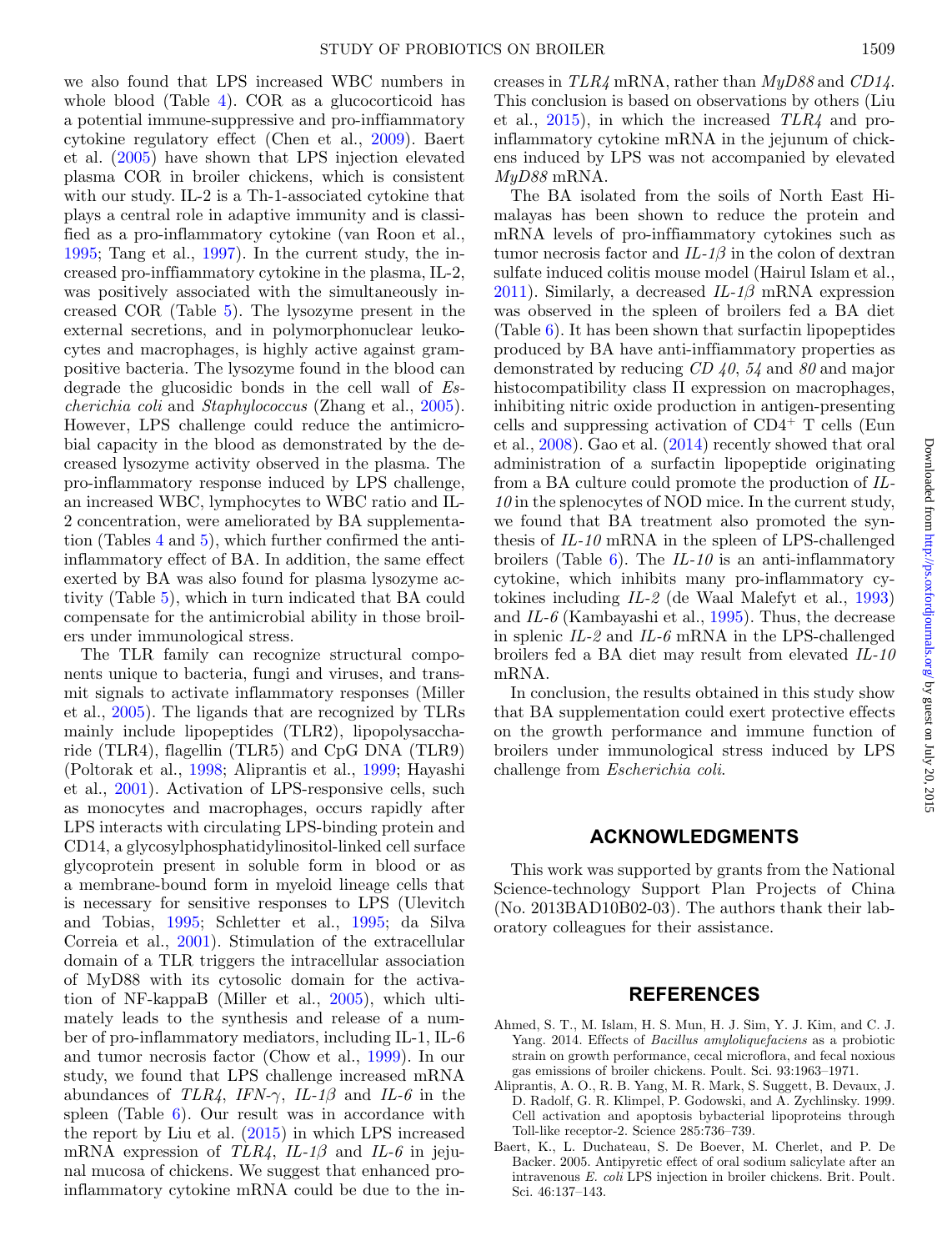- <span id="page-6-22"></span>Brzek, P., and M. Konarzewski. 2007. Relationship between avian growth rate and immune response depends on food availability. J. Exp. Biol. 210:2361–2367.
- <span id="page-6-3"></span>Calcinaro, F., S. Dionisi, M. Marinaro, P. Candeloro, V. Bonato, S. Marzotti, R. B. Corneli, E. Ferretti, A. Gulino, F. Grasso, C. De Simone, U. Di Mario, A. Falorni, Boirivant, and F. Dotta. 2005. Oral probiotic administration induces interleukin-10 production and prevents spontaneous autoimmune diabetes in the non-obese diabetic mouse. Diabetologia. 48:1565–1575.
- <span id="page-6-28"></span>Chen, Y. J., I. H. Kim, J. H. Cho, J. S. Yoo, Y. Wang, Y. Huang, H. J. Kim, and S. O. Shin. 2009. Effects of chitooligosaccharide supplementation on growth performance, nutrient digestibility, blood characteristics and immune responses after lipopolysaccharide challenge in weanling pigs. Livest. Sci. 124:255–260.
- <span id="page-6-36"></span>Chow, J. C., D. W. Young, D. T. Golenbock, W. J. Christ, and F. Gusovsky. 1999. Toll-like receptor-4 mediates lipopolysaccharideinduced signal transduction. J. Biol. Chem. 274:10689–10692.
- <span id="page-6-35"></span>da Silva Correia, J., K. Soldau, U. Christen, P. S. Tobias, and R. J. Ulevitch. 2001. Lipopolysaccharide is in close proximity to each of the proteins in its membrane receptor complex. transfer from CD14 to TLR4 and MD-2. J. Biol. Chem. 276:21129–21135.
- <span id="page-6-37"></span>de Waal Malefyt, R., H. Yssel, and J. E. de Vries. 1993. Direct effects of IL-10 on subsets of human CD4+ T cell clones and resting T cells. Specific inhibition of IL-2 production and proliferation. J. Immunol. 150:4754–65.
- <span id="page-6-11"></span>Eun, B. S., Y. G. Lee, B. H. Kim, T. Shen, S. Y. Lee, H. J. Park, S. C. Park, M. H. Rhee, and J. Y. Cho. 2008. Surfactin blocks NO production in lipopolysaccharide-activated macrophages by inhibiting NF- kappaB activation. J. Microbiol. Biotechnol. 18:1984– 1989.
- <span id="page-6-13"></span>Gao, Z., X. Zhao, T. Yang, J. Shang, L. Shang, H. Mai, and G. Qi. 2014. Immunomodulation therapy of diabetes by oral administration of a surfactin lipopeptide in NOD mice. Vaccine 32:6812– 6819.
- <span id="page-6-24"></span>Glick, B. 1995. Embryogenesis of the bursa of Fabricius: stem cell, microenvironment, and receptor-paracrine pathways. Poult. Sci. 74:419–426.
- <span id="page-6-5"></span>Gould, A. R., B. K. May, and W. H. Elliott. 1975. Release of extracellular enzymes from *Bacillus amyloliquefaciens*. J. Bacteriol. 122:34–40.
- <span id="page-6-6"></span>Gracia, M. I., M. J. Araníbar, R. Lázaro, P. Medel, and G. G. Mateos. 2003.  $\alpha$ -Amylase supplementation of broiler diets based on corn. Poult. Sci. 82:436–442.
- <span id="page-6-10"></span>Hairul Islam, V. I., N. Praksh Babu, P. Pnadikumar, and S. Ignacimuthu. 2011. Isolation and characterization of putative probiotic bacteria strain, *Bacillus amyloliquefaciens*, from North East Himalayan Soil based on *in vitro* and *in vivo* functional properties. Probiotics & Antimicrol. Prot. 3:175–185.
- <span id="page-6-33"></span>Hayashi, F., K. D. Smith, A. Ozinsky, T. R. Hawn, E. C. Yi, D. R. Goodlett, J. K. Eng, S. Akira, D. M. Underhill, and A. Aderem. 2001. The innate immune response to bacterialflagellin is mediated by Toll-like receptor 5. Nature 410:1099–1103.
- <span id="page-6-1"></span>Hill, C., F. Guarner, G. Reid, G. R. Gibson, D. J. Merenstein, B. Pot, L. Morelli, R. B. Canani, H. J. Flint, S. Salminen, P. C. Calder, and M. E. Sanders. 2014. Expert consensus document. The International Scientific Association for Probiotics and Prebiotics consensus statement on the scope and appropriate use of the term probiotic. Nat. Rev. Gastroenterol. Hepatol. 11: 506–514.
- <span id="page-6-12"></span>Hwang, Y. H., B. K. Park, J. H. Lim, M. S. Kim, S. C. Park, M. H. Hwang, and H. I. Yun. 2007. Lipopolysaccharide-binding and neutralizing activities of surfactin C in experimental models of septi shock. Eur. J. Pharmacol. 556:166–171.
- <span id="page-6-38"></span>Kambayashi, T., C. O. Jacob, D. Zhou, N. Mazurek, M. Fong, and G. Strassmann. 1995. Cyclic nucleotide phosphodiesterase type IV participates in the regulation of IL-10 and in the subsequent inhibition of TNF-alpha and IL-6 release by endotoxin-stimulated macrophages. J. Immunol. 155:4909–4916.
- <span id="page-6-27"></span>Koutsos, E. A., J. C. García López, and K. C. Klasing. 2006. Carotenoids from in ovo or dietary sources blunt systemic indices of the inflammatory response in growing chicks (*Gallus gallus domesticus*). J. Nutr. 136:1027–1031.
- <span id="page-6-19"></span>Kreukniet, M. B., M. G. B. Nieuwl, and A. J. Van der Zijpp. 1995. Phagocytic activity of two lines of chickens divergently selected

for antibody production. Vet. Immunol. Immunopathol. 44:377– 387.

- <span id="page-6-4"></span>Kwon, H. K., C. G. Lee, J. S. So, C. S. Chae, J. S. Hwang, A. Sahoo, J. H. Rhee, K. C. Hwang, and S. H. Im. 2010. Generation of regulatory dendritic cells and  $CD4+F\alpha p3+T$  cells by probiotics administration suppresses immune disorders. Proc. Natl. Acad. Sci. USA. 107:2159–2164.
- <span id="page-6-7"></span>Lee, Y. J., B. K. Kim, B. H. Lee, K. I. Jo, N. K. Lee, C. H. Chung, Y. C. Lee, and J. W. Lee. 2008. Purification and characterization of cellulose produced by *Bacillus amyloliquefaciens* DL-3 utilizing rice hull. Bioresour. Technol. 99:378–386.
- <span id="page-6-17"></span>Lei, X. J., Y. J. Ru, and H. F. Zhang. 2014. Effect of *Bacillus amyloliquefaciens*-based direct-fed microbials and antibiotic on performance, nutrient digestibility, cecal microflora, and intestinal morphology in broiler chickens. J. Appl. Poult. Res. 23:486– 493.
- <span id="page-6-8"></span>Lisboa, M. P., D. Bonatto, D. Bizani, J. A. Henriques, and A. Brandelli. 2006. Characterization of a bacteriocin like substance produced by *Bacillus amyloliquefaciens* isolated from the Brazilian Atlantic forest. Int. Microbiol. 9:111–118.
- <span id="page-6-26"></span>Liu, L., J. Shen, C. Zhao, X. Wang, J. Yao, Y. Gong, and X. Yang. 2015. Dietary Astragalus polysaccharide alleviated immunological stress in broilers exposed to lipopolysaccharide. Int. J. Biol. Macromol. 72:624–632.
- <span id="page-6-20"></span>Livak, K. J., and T. D. Schmittgen. 2001. Analysis of relative gene expression data using real-time quantitative PCR and the  $2^{-\Delta\Delta}C_T$ method. Methods. 25:402–408.
- <span id="page-6-2"></span>Matsuzaki, T., Y. Nagata, S. Kado, K. Uchida, I. Kato, S. Hashimoto, and T. Yokokura. 1997. Prevention of onset in an insulin-dependent diabetes mellitus model, NOD mice, by oral feeding of *Lactobacillus casei*. APMIS. 105:643–649.
- <span id="page-6-31"></span>Miller, S. I., R. K. Ernst, and M. W. Bader. 2005. LPS, TLR4 and infectious disease diversity. Nat. Rev. Microbiol. 3:36–46.
- <span id="page-6-16"></span>Mireles, A. J., S. M. Kim, and K. C. Klasing. 2005. An acute inflammatory response alters bone homeostasis, body composition, and the humoral immune response of broiler chickens. Poult. Sci. 84:553–560.
- <span id="page-6-23"></span>Paramithiotis, E., and M. J. H. Ratcliffe. 1994. Survivors of bursal B cell production and emigration. Poult. Sci. 73:9911–997.
- <span id="page-6-32"></span>Poltorak, A., X. He, I. Smirnova, M. Y. Liu, C. Van Huffel, X. Du, D. Birdwell, E. Alejos, M. Silva, C. Galanos, M. Freudenberg, P. Ricciardi-Castagnoli, B. Layton, and B. Beutler. 1998. Defective LPS signaling in C3H/HeJ andC57BL/10ScCr mice: mutations in Tlr4 gene. Science 282:2085–2088.
- <span id="page-6-25"></span>Pozo, A. L., E. M. Godfrey, and K. M. Bowles. 2009. Splenomegaly: Investigation, diagnosis and management. Blood. Rev. 23:105– 111.
- <span id="page-6-18"></span>Rajput, N., M. Naeem, S. Ali, J. Zhang, L. Zhang, and T. Wang. 2013. The effect of dietary supplementation with the natural carotenoids curcumin and lutein on broiler pigmentation and immunity. Poult. Sci. 92:1177–1185.
- <span id="page-6-0"></span>Sanders, M. E. 2008. Probiotics: Definition, Sources, Selection, and Uses. Clin. Infect. Dis. 46 (Suppl 2):558–561.
- <span id="page-6-34"></span>Schletter, J., H. Heine, A. J. Ulmer, and E. T. Rietschel. 1995. Molecular mechanisms of endotoxin activity. Arch. Microbiol. 164:383– 389.
- <span id="page-6-21"></span>Shen, Y. B., X. S. Piao, S. W. Kim, L. Wang, and P. Liu. 2010. The effects of berberine on the magnitude of the acute inflammatory response induced by *Escherichia coli* lipopolysaccharide in broiler chickens. Poult. Sci. 89:13–19.
- <span id="page-6-15"></span>Takahashia, K., N. Ohtaa, and Y. Akibaa. 1997. Influences of dietary methionine and cysteine on metabolic responses to immunological stress by *Escherichia coli* lipopolysaccharide injection, and mitogenic response in broiler chickens. Brit. J. Nutr. 78:815–821.
- <span id="page-6-30"></span>Tang, Q., W. Chen, and R. L. Hendricks. 1997. Proinflammatory functions of IL-2 in herpes simplex virus corneal infection. J. Immunol. 158:1275–1283.
- <span id="page-6-14"></span>Ulevitch, R. J., and P. S. Tobias. 1995. Receptor-dependent mechanisms of cell stimulation by bacterial endotoxin. Annu. Rev. Immunol. 13:437–457.
- <span id="page-6-9"></span>Ulyanova, V., V. Vershinina, and O. Ilinskaya. 2011. Barnase and binase: Twins with distinct fates. FEBS. J. 278:3633–3643.
- <span id="page-6-29"></span>van Roon, J. A., J. L. van Roy, A. Duits, F. P. Lafeber, and J. W. Bijlsma. 1995. Proinflammatory cytokine production and